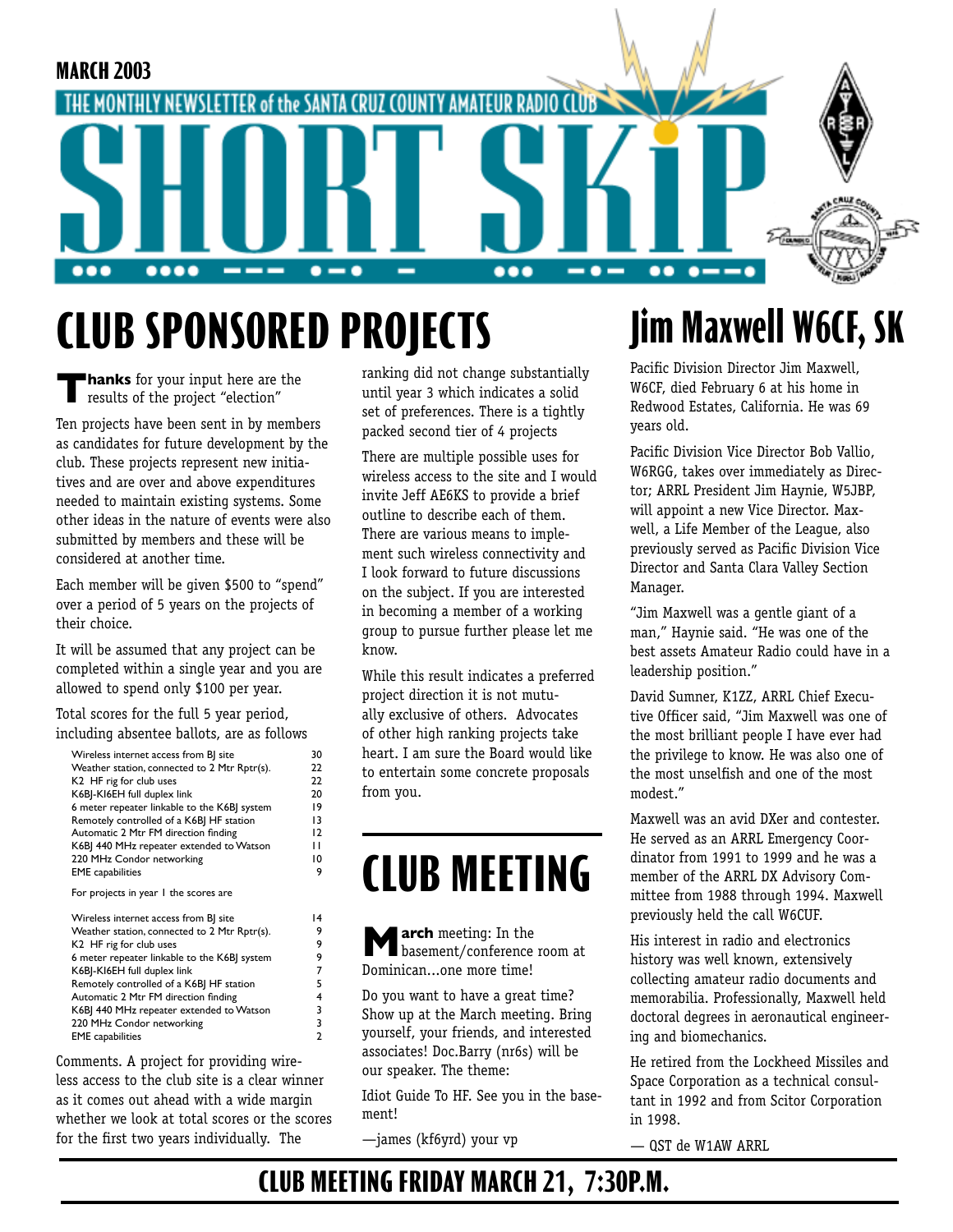## **2 MARCH 2003 3**



Published 12 times per year. Free to members. *Santa Cruz County Amateur Radio Club, Inc.* Post Office Box 238 Santa Cruz, CA 95061-0238

Editor and Publisher Ron Baldwin, K6EXT (831) 419-1025 K6EXT@fireclay.com Columnist: Art Lee, WF6P Writer: Ron Skelton, W6WO Distribution: Elaine Pennell, KE6FRA



**To All who volunteer for ARES/RACES** activities during disasters: Govenor Davis is considering defunding the Disaster Service Workers State Workers Compensation Insurance. This affects anyone who volunteers during declared disasters, "RACES training sessions,‰ or any other volunteer activities involving government agencies. This could effectively end any volunteer programs that government agencies have, e.g., ACS, RACES, Volunteer Medical Corp, volunteering to empty wastebaskets at the EOC during a disaster, etc. If you have any concerns about workman, scomp insurance when volunteering either during a disaster or for disaster training, write your state assemblyman and state Senators to make them critcally aware of the serious loss of volunteers the county and state will suffer if Davis cuts DSW workman,s comp from his budget. Example of how the current Workman's Comp paid off: A CERT volunteer 9not local) suffered the loss of her fingers during CERT training. She was a court reporter and the DSW Workman, comp is paying for her retraining. BTW: This issue does NOT affect volunteering for the Red Cross, which has it ,s own insurance for volunteers. Jim Piper / N6MED Santa Cruz Co. ARES/RACES Volunteer CERT Volunteer, Aptos-La Selva Fire District

By Art Lee WF6P **ATTER** 

#### SAD NOTES:

(2/7/03) Yesterday I sent Jim Maxwell, W6CF, an email confirming our luncheon meeting with Leon Fletcher, AC6ZG, and Suellene Petersen, KG6MBT, in Felton. Jim would often join us to chat about writing books and magazine articles. He had requested directions to the Empire Grill, which Leon gave him. This morning, just before departing the house to meet the group, I checked my email to find that Jim was a SK. While it is always a shock to lose a friend, it is doubly shocking when we had arranged a get together. We never know how long we will be on earth and the suddenness with which we lose a loved one is difficult to deal with.

(2/15) Today, a military funeral was held at gravesite for Larry Cullom, W6CRP, who became a SK in 1999. He was first licensed in 1924. We don't all get to have two funeral services but this one was in recognition of Larry's 19 years in the Navy and the battles he fought in WWII, including naval actions at Guadalcanal in 1943. There were about a dozen friends of Larry's including Don Moore, W6IBN, Tom Ginsburg, K6TG, and me. Larry's widow, Maie, KD6FUI, was presented with the flag of our country and a bugler played Taps. It was a simple ceremony for a worthy veteran.

**Hello** Again Santa Cruz radio amateurs: A new month is here and it's time for another one of our fun club meetings. We have been on a great run of interesting meetings indeed. I am looking forward to seeing our club members and their friends. For that matter, anyone interested in radio is welcome. I don't think a meeting has passed where I didn't have

to be kicked out by the janitor for staying too late. There are so many fun people to talk to it seems the meetings just aren't long enough. So we have to move out into the

parking lot to finish up the details. I know lots of people end up at the local pizza parlor after the meeting for more fun and conversation with Bruce AC6DN who usually makes the pizza QST during the station introductions. See you Friday night the 21st,

—Richard KG6AXD



Tom recalled how he and a few other club members helped Larry set up his antenna and home station. Tom recalls Larry saying, "Ham radio was great before they invented the vacuum tube!"

Our club meetings are always fun. There's a lot of camaraderie among us and we have an opportunity to get in our eyeball QSOs. Our president, Richard, KG6AXD, comes up with some good "Ice Breakers" by way of introductions. He must lie awake nights thinking them up, cuz they are great. Many answers to the questions he puts to us, take some serious thought. Among those are the many humorous responses to amuse and delight us. Last club meeting we had several members giving us a "show and tell" presentation. There were some very helpful, "How I Did It" descriptions, especially the one by Ron, W6WO, describing his tribulations when setting up his horseback mobile. His "whip" antenna and saddle blanket ground plane were especially creative. (Nice job, Ron!). Oh, and it was great to see the smiling face of Dan Anderson, AA6GD, back in full operation.

I just spent a few minutes on the internet with the "QRZ" home page. Typed in "Santa Cruz, CA.," and out popped a list of 487 records matching S.C. Paging down thru the names and call signs brought back old memories. Many of the names are SK, and they are missed. The FCC doesn't drop a call sign out of the database when a SK occurs, I'm told. One must wait for the license to expire? Anyway, there are dozens and dozens of former club members still listed as living in Santa Cruz. Many of the other names I did not recall as having been club members. Dozens more might be inactive and fall into the "What are they doing these days?" category. Incidentally, I see that Maie Cullom, KD6FUI, renewed her ticket which expires in 2012! (Good going Maie!)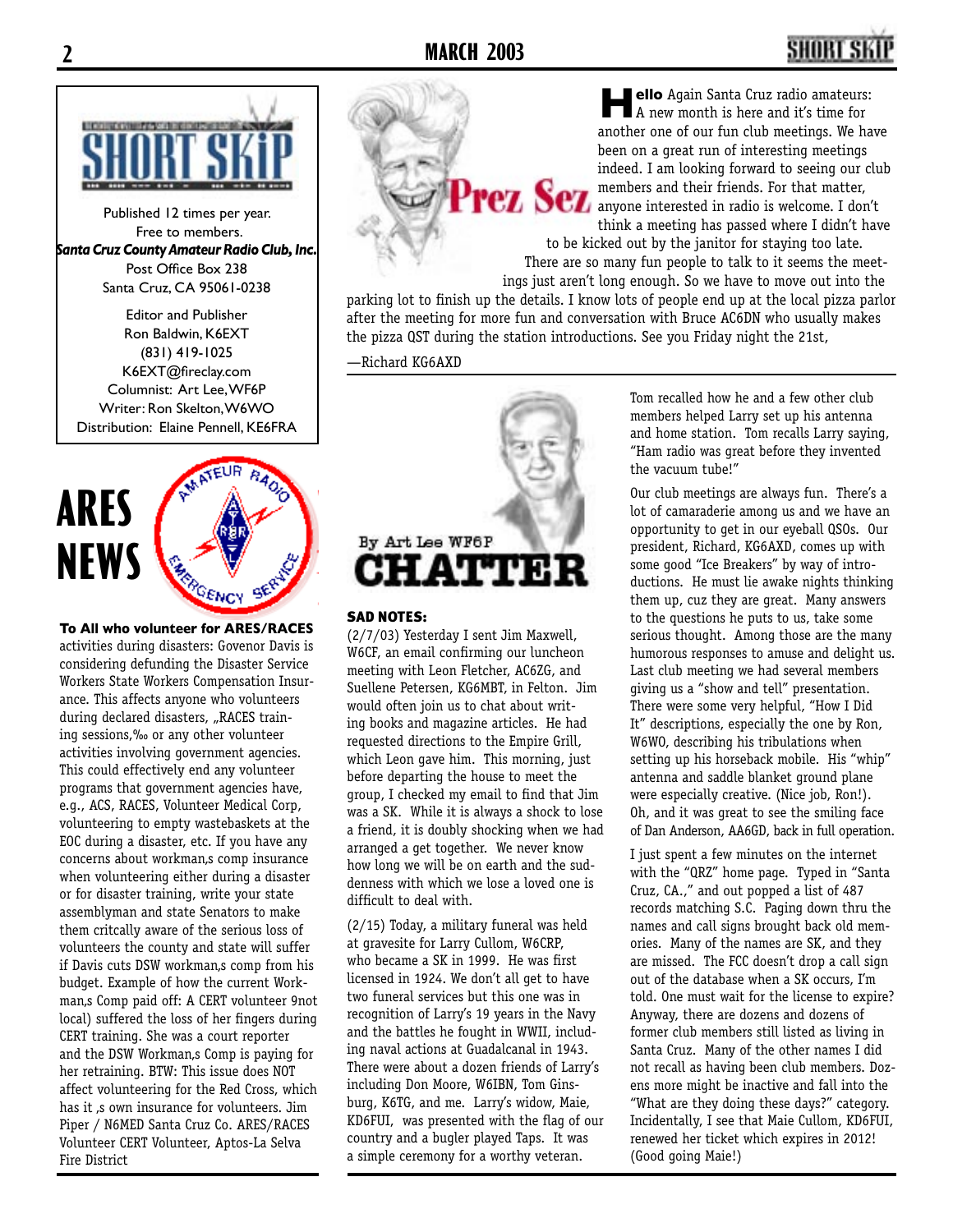# **Tiny Wires = Huge Problem**

Inside micro-circuit chips like the Intel Pentium 4 processor of today there are 55 million transistors connected together by about 4.5 km of wires 130 nano-meter wide. A nano meter is one thousanth of one millionth of a meter. These wires act as very tiny transmission lines and their propagation delay has become a serious challenge to building generations of faster chips that will require even smaller wires. This limitation has huge financial implications for the future of semiconductors and the race is on to overcome the problem. In this microscopic world the same basic rules of Resistance (R), Inductance (L) and Capacitance (C) apply just as they do in our world of ham radio. In our transmission lines we know that the speed of propagation (v for Velocity) is function of the size and materials involved. For high velocity you can't beat open wire line because all else being equal it is the dielectric properties of the insulation separating the conductors that determines the value of v and air being the highest allows us to approach the speed of light. All other dielectrics add delay to the propagation. So it is with semiconductors, the dielectric properties of the insulation and how it is applied to microscopic wires is a major challenge and perhaps the reason why alternatives in molecular and biological science are of growing interest.

—Ron W6WO

# **This could be it!**

This could be your last issue of Shortskip. Please make sure you've renewed your membership dues for 2003.

You can check the expiration date above your name on the mailing label of this issue of Shortskip to see if the treasurer has received your dues for 2003. Your mailing label should show a date of 12/31/03 if you've paid for this year.

If your 2003 dues have not been received by the end of this month, March, your membership shall be considered inactive and you will not be included in the annual club membership Roster. A copy of the 2003 Roster will printed and mailed with the April issue of Shortskip to current members only. Please ensure your dues are paid so you'll be in this year's Roster and receive a copy of it with your April issue of Shortskip.

Continued back page

## Board Minutes

#### JANUARY 2003

A regular meeting of the board was called to order at 1840 hours on Friday, January 17, 2003 at Dominican Hospital Education Center in Santa Cruz. The president, Richard KG6AXD, was in the chair. Also present were the vice president James KF6YRD; the secretary Cap KE6AFE; the members of the board Bruce AC6DN, Vic AE6ID, Allen WB6RWU, Ron W6WO, Mike KF6UXB; and three guests, Sue Ann KG6BXD, Eric WA6HHQ, and Claudia Fugelseth.

The minutes from the previous meeting were approved without changes.

The treasurer's report was a financial statement that showed financial activity for the period from January 1, 2002 to January 17, 2003. The report, showing a balance on hand as of January 17 of \$3,655.67, was accepted unanimously upon motion by Allen.

During committee reports, it was noticed committees generally need volunteers for 2003.

There was no unfinished business.

During new business, Ron mentioned the club projects questionnaire. Ron will collect the list from all the club members for the board. The list will be sorted further then, starting in February.

Cap mentioned committee appointments are needed for this year. Dan AA6GD will chair the Greeters committee and help VP James with the Program and Entertainment committee. Bruce will chair the TVI committee. Cap will chair the Repeater and club Station committees. Ron W6WO will assist Ron K6EXT with the Newsletter committee. These were unanimously approved by the board. Still sought especially are volunteers for the Training and the Publicity and the Refreshments committees.

Vic AE6ID answered Richard's request for a volunteer to perform the annual audit of the club's prior year's financial records.

Eric mentioned a preamp available for the K6BJ UHF repeater, in answer to a need expressed by Bruce. The need and use was discussed. The board unanimously authorized an expenditure of not more than \$150 to purchase a suitable filter.

Ron read a letter he proposed to read at an upcoming meeting of the Marina City Council regarding the N6IJ station resource. The board supports the station, a valuable resource for the entire Monterey Bay family of amateur radio operators and the public they serve, being available to and managed for all interested parties. The board in a motion unanimously supported the content of Ron's letter with the changes suggested.

The meeting was adjourned at 1920 hours. FEBRUARY 2003

A regular meeting of the board was called to order at 1841 hours on Friday, February 21, 2003 at Dominican Hospital Education Center in Santa Cruz. The president, Richard KG6AXD, was in

the chair. Also present were the secretary Cap KE6AFE; the members of the board Bruce AC6DN, Vic AE6ID, Allen WB6RWU, Ron W6WO, Mike KF6UXB; and six guests, Sue Ann KG6BXD, Hank KG6EE, David KG6IRW, Alan KM6VV, Carol KD6ZXL, and Claudia Fugelseth.

The minutes from the previous meeting were approved unanimously.

The treasurer's report was a financial statement that showed financial activity for the period from January 1, 2002 to February 21, 2003. The report, showing a balance on hand as of February 21 of \$5024.62, was accepted unanimously upon motion by Allen. This is the time of year when our bank balance is highest, mostly due to annual membership dues income.

During committee reports, Cap reported on the repeater interest meeting of February 16. Club members interested in helping with the club repeaters should contact Cap. JV Rudnick K6HJU has donated a used rack-mount-style Motorola Micor UHF repeater to SCCARC, intended to upgrade the current K6BJ/R. George K6TAM has donated a Motorola FET preamp option module to SCCARC, meant for use with JV's donation. These are very generous donations, for which the club is grateful. Eric WA6HHQ will test the donated UHF preamp prior to its installation. The donated repeater will need to be converted from 463/468Mhz to our 440/445Mhz use. We'll need volunteer assistance to complete that conversion. Allan KC6VJL will continue informal correspondence with the W6TP group regarding the 2-Meter K6BJ/R frequency pair we share.

The board discussed club meeting refreshments arrangements and the current lack of a functioning refreshments committee. It was suggested that perhaps volunteer arrangers could be found for a month at a time. Receipts should be kept for reimbursement. The board hopes for any form of help with refreshments.

During unfinished business, Vic AE6ID reported that he had examined the treasurer's financial records of the club for 2002, and he found them to be complete, accurate and in good order.

Ron mentioned the club projects questionnaire. The list of suggested hardware projects has been created from the questionnaire replies. The board agreed the list would be sorted further starting with this February 21 club meeting. Club member attendees will be provided with "play-money" stickers representing their priority preferences, which they will attach to list items of their choice. The results will be totaled for each listed project after the meeting. Ron will announce the results sometime after the meeting.

During new business, the board directed the secretary to send a letter of thanks from the club to JV K6HJU for the donated repeater.

The meeting was adjourned at 1919 hours.